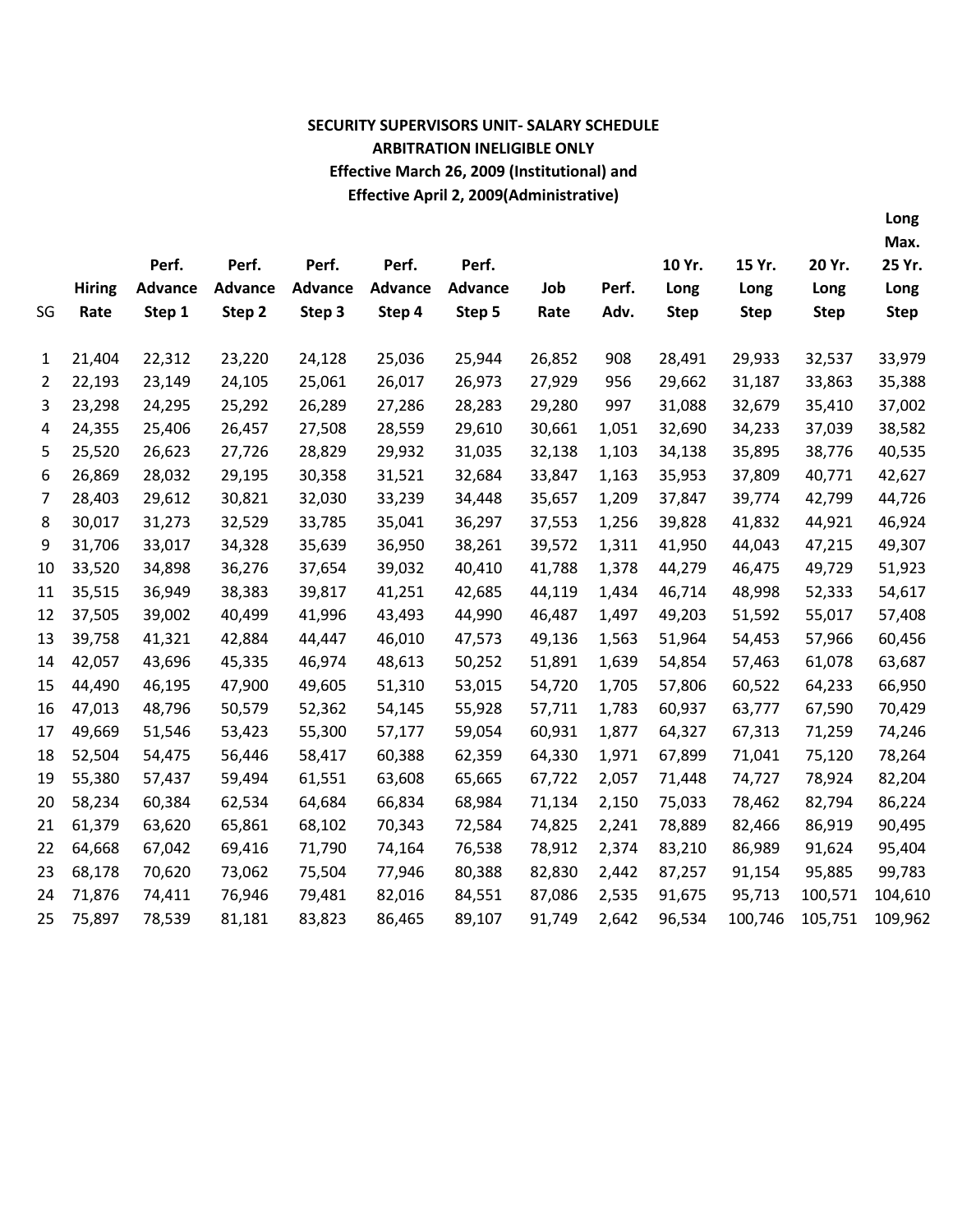### **SECURITY SUPERVISORS UNIT- SALARY SCHEDULE ARBITRATION INELIGIBLE ONLY Effective March 25, 2010 (Institutional) and Effective April 1, 2010 (Administrative)**

Long

|    |               |                |                |                |                |                |        |       |             |             |             | Max.        |
|----|---------------|----------------|----------------|----------------|----------------|----------------|--------|-------|-------------|-------------|-------------|-------------|
|    |               | Perf.          | Perf.          | Perf.          | Perf.          | Perf.          |        |       | 10 Yr.      | 15 Yr.      | 20 Yr.      | 25 Yr.      |
|    | <b>Hiring</b> | <b>Advance</b> | <b>Advance</b> | <b>Advance</b> | <b>Advance</b> | <b>Advance</b> | Job    | Perf. | Long        | Long        | Long        | Long        |
| SG | Rate          | Step 1         | Step 2         | Step 3         | Step 4         | Step 5         | Rate   | Adv.  | <b>Step</b> | <b>Step</b> | <b>Step</b> | <b>Step</b> |
|    |               |                |                |                |                |                |        |       |             |             |             |             |
| 1  | 22,260        | 23,204         | 24,148         | 25,092         | 26,036         | 26,980         | 27,924 | 944   | 29,629      | 31,128      | 33,836      | 35,336      |
| 2  | 23,081        | 24,075         | 25,069         | 26,063         | 27,057         | 28,051         | 29,045 | 994   | 30,847      | 32,433      | 35,216      | 36,802      |
| 3  | 24,230        | 25,267         | 26,304         | 27,341         | 28,378         | 29,415         | 30,452 | 1,037 | 32,332      | 33,987      | 36,827      | 38,483      |
| 4  | 25,329        | 26,422         | 27,515         | 28,608         | 29,701         | 30,794         | 31,887 | 1,093 | 33,997      | 35,602      | 38,520      | 40,125      |
| 5  | 26,541        | 27,688         | 28,835         | 29,982         | 31,129         | 32,276         | 33,423 | 1,147 | 35,503      | 37,330      | 40,327      | 42,156      |
| 6  | 27,944        | 29,154         | 30,364         | 31,574         | 32,784         | 33,994         | 35,204 | 1,210 | 37,394      | 39,324      | 42,405      | 44,335      |
| 7  | 29,539        | 30,796         | 32,053         | 33,310         | 34,567         | 35,824         | 37,081 | 1,257 | 39,359      | 41,363      | 44,509      | 46,513      |
| 8  | 31,218        | 32,524         | 33,830         | 35,136         | 36,442         | 37,748         | 39,054 | 1,306 | 41,420      | 43,504      | 46,717      | 48,800      |
| 9  | 32,974        | 34,338         | 35,702         | 37,066         | 38,430         | 39,794         | 41,158 | 1,364 | 43,631      | 45,808      | 49,107      | 51,282      |
| 10 | 34,861        | 36,294         | 37,727         | 39,160         | 40,593         | 42,026         | 43,459 | 1,433 | 46,050      | 48,333      | 51,718      | 53,999      |
| 11 | 36,936        | 38,427         | 39,918         | 41,409         | 42,900         | 44,391         | 45,882 | 1,491 | 48,581      | 50,956      | 54,425      | 56,800      |
| 12 | 39,005        | 40,562         | 42,119         | 43,676         | 45,233         | 46,790         | 48,347 | 1,557 | 51,172      | 53,656      | 57,218      | 59,705      |
| 13 | 41,348        | 42,974         | 44,600         | 46,226         | 47,852         | 49,478         | 51,104 | 1,626 | 54,045      | 56,634      | 60,287      | 62,877      |
| 14 | 43,739        | 45,444         | 47,149         | 48,854         | 50,559         | 52,264         | 53,969 | 1,705 | 57,051      | 59,764      | 63,523      | 66,237      |
| 15 | 46,270        | 48,043         | 49,816         | 51,589         | 53,362         | 55,135         | 56,908 | 1,773 | 60,117      | 62,942      | 66,802      | 69,627      |
| 16 | 48,894        | 50,748         | 52,602         | 54,456         | 56,310         | 58,164         | 60,018 | 1,854 | 63,373      | 66,327      | 70,292      | 73,245      |
| 17 | 51,656        | 53,608         | 55,560         | 57,512         | 59,464         | 61,416         | 63,368 | 1,952 | 66,900      | 70,005      | 74,109      | 77,216      |
| 18 | 54,604        | 56,654         | 58,704         | 60,754         | 62,804         | 64,854         | 66,904 | 2,050 | 70,616      | 73,883      | 78,126      | 81,395      |
| 19 | 57,595        | 59,734         | 61,873         | 64,012         | 66,151         | 68,290         | 70,429 | 2,139 | 74,304      | 77,714      | 82,079      | 85,490      |
| 20 | 60,563        | 62,799         | 65,035         | 67,271         | 69,507         | 71,743         | 73,979 | 2,236 | 78,034      | 81,600      | 86,105      | 89,673      |
| 21 | 63,834        | 66,165         | 68,496         | 70,827         | 73,158         | 75,489         | 77,820 | 2,331 | 82,047      | 85,767      | 90,398      | 94,117      |
| 22 | 67,255        | 69,724         | 72,193         | 74,662         | 77,131         | 79,600         | 82,069 | 2,469 | 86,539      | 90,469      | 95,289      | 99,221      |
| 23 | 70,905        | 73,445         | 75,985         | 78,525         | 81,065         | 83,605         | 86,145 | 2,540 | 90,749      | 94,802      | 99,722      | 103,776     |
| 24 | 74,751        | 77,387         | 80,023         | 82,659         | 85,295         | 87,931         | 90,567 | 2,636 | 95,340      | 99,539      | 104,591     | 108,792     |
| 25 | 78,933        | 81,681         | 84,429         | 87,177         | 89,925         | 92,673         | 95,421 | 2,748 | 100,397     | 104,778     | 109,983     | 114,363     |
|    |               |                |                |                |                |                |        |       |             |             |             |             |

Effective March 31, 2011 the Uniform Allowance will increase to \$1075 then rolled into base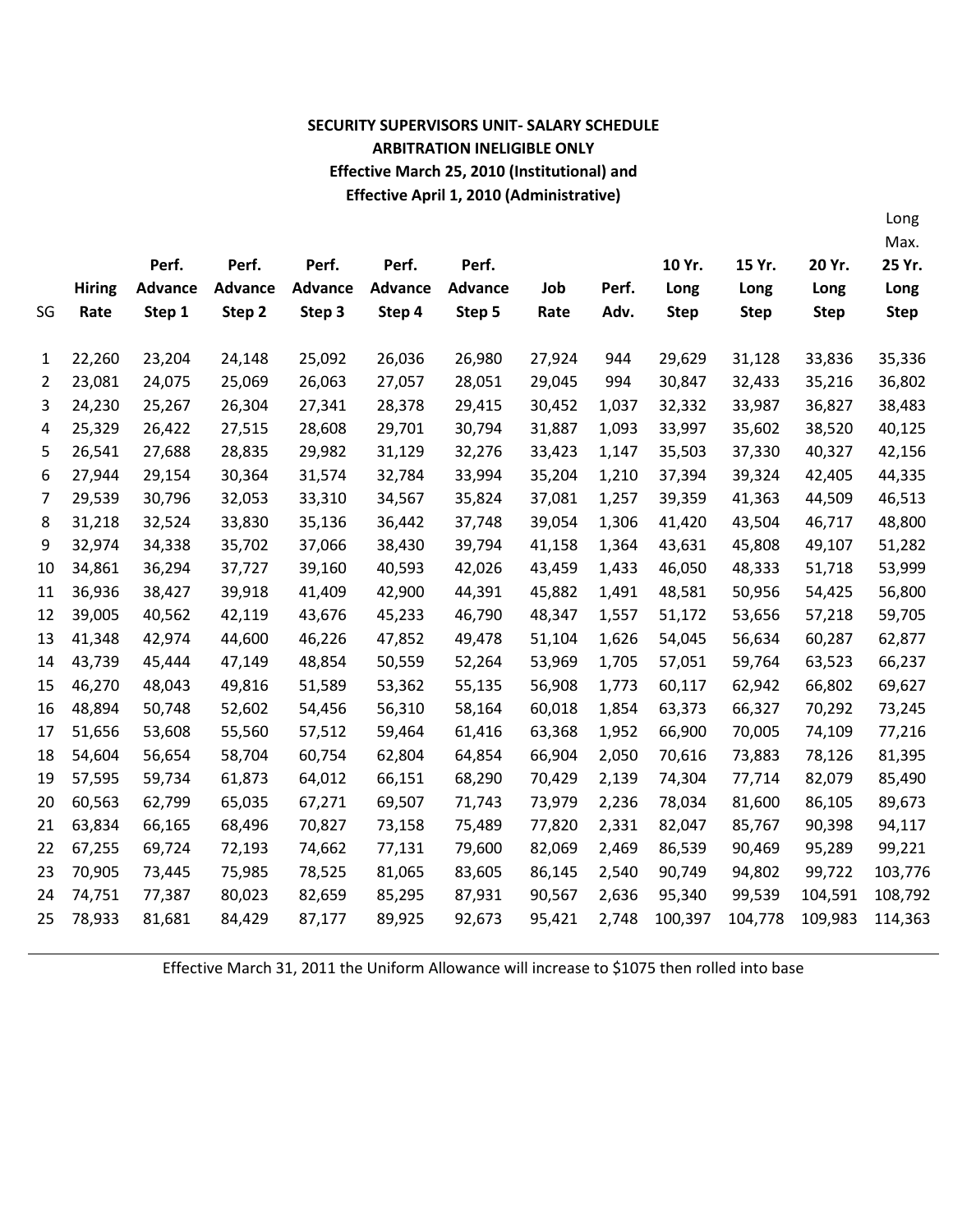### **COUNCIL 82 - SECURITY SUPERVISORS UNIT- SALARY SCHEDULE INTEREST ARBITRATION INELIGIBLE ONLY Effective March 31, 2011 (Institutional) and Effective March 31, 2011(Administrative)**

Long

|    |               |                |                |                |                |                |        |       |             |             |             | Max.        |
|----|---------------|----------------|----------------|----------------|----------------|----------------|--------|-------|-------------|-------------|-------------|-------------|
|    |               | Perf.          | Perf.          | Perf.          | Perf.          | Perf.          |        |       | 10 Yr.      | 15 Yr.      | 20 Yr.      | 25 Yr.      |
|    | <b>Hiring</b> | <b>Advance</b> | <b>Advance</b> | <b>Advance</b> | <b>Advance</b> | <b>Advance</b> | Job    | Perf. | Long        | Long        | Long        | Long        |
| SG | Rate          | Step 1         | Step 2         | Step 3         | Step 4         | Step 5         | Rate   | Adv.  | <b>Step</b> | <b>Step</b> | <b>Step</b> | <b>Step</b> |
|    |               |                |                |                |                |                |        |       |             |             |             |             |
| 1  | 23,335        | 24,279         | 25,223         | 26,167         | 27,111         | 28,055         | 28,999 | 944   | 30,704      | 32,203      | 34,911      | 36,411      |
| 2  | 24,156        | 25,150         | 26,144         | 27,138         | 28,132         | 29,126         | 30,120 | 994   | 31,922      | 33,508      | 36,291      | 37,877      |
| 3  | 25,305        | 26,342         | 27,379         | 28,416         | 29,453         | 30,490         | 31,527 | 1,037 | 33,407      | 35,062      | 37,902      | 39,558      |
| 4  | 26,404        | 27,497         | 28,590         | 29,683         | 30,776         | 31,869         | 32,962 | 1,093 | 35,072      | 36,677      | 39,595      | 41,200      |
| 5  | 27,616        | 28,763         | 29,910         | 31,057         | 32,204         | 33,351         | 34,498 | 1,147 | 36,578      | 38,405      | 41,402      | 43,231      |
| 6  | 29,019        | 30,229         | 31,439         | 32,649         | 33,859         | 35,069         | 36,279 | 1,210 | 38,469      | 40,399      | 43,480      | 45,410      |
| 7  | 30,614        | 31,871         | 33,128         | 34,385         | 35,642         | 36,899         | 38,156 | 1,257 | 40,434      | 42,438      | 45,584      | 47,588      |
| 8  | 32,293        | 33,599         | 34,905         | 36,211         | 37,517         | 38,823         | 40,129 | 1,306 | 42,495      | 44,579      | 47,792      | 49,875      |
| 9  | 34,049        | 35,413         | 36,777         | 38,141         | 39,505         | 40,869         | 42,233 | 1,364 | 44,706      | 46,883      | 50,182      | 52,357      |
| 10 | 35,936        | 37,369         | 38,802         | 40,235         | 41,668         | 43,101         | 44,534 | 1,433 | 47,125      | 49,408      | 52,793      | 55,074      |
| 11 | 38,011        | 39,502         | 40,993         | 42,484         | 43,975         | 45,466         | 46,957 | 1,491 | 49,656      | 52,031      | 55,500      | 57,875      |
| 12 | 40,080        | 41,637         | 43,194         | 44,751         | 46,308         | 47,865         | 49,422 | 1,557 | 52,247      | 54,731      | 58,293      | 60,780      |
| 13 | 42,423        | 44,049         | 45,675         | 47,301         | 48,927         | 50,553         | 52,179 | 1,626 | 55,120      | 57,709      | 61,362      | 63,952      |
| 14 | 44,814        | 46,519         | 48,224         | 49,929         | 51,634         | 53,339         | 55,044 | 1,705 | 58,126      | 60,839      | 64,598      | 67,312      |
| 15 | 47,345        | 49,118         | 50,891         | 52,664         | 54,437         | 56,210         | 57,983 | 1,773 | 61,192      | 64,017      | 67,877      | 70,702      |
| 16 | 49,969        | 51,823         | 53,677         | 55,531         | 57,385         | 59,239         | 61,093 | 1,854 | 64,448      | 67,402      | 71,367      | 74,320      |
| 17 | 52,731        | 54,683         | 56,635         | 58,587         | 60,539         | 62,491         | 64,443 | 1,952 | 67,975      | 71,080      | 75,184      | 78,291      |
| 18 | 55,679        | 57,729         | 59,779         | 61,829         | 63,879         | 65,929         | 67,979 | 2,050 | 71,691      | 74,958      | 79,201      | 82,470      |
| 19 | 58,670        | 60,809         | 62,948         | 65,087         | 67,226         | 69,365         | 71,504 | 2,139 | 75,379      | 78,789      | 83,154      | 86,565      |
| 20 | 61,638        | 63,874         | 66,110         | 68,346         | 70,582         | 72,818         | 75,054 | 2,236 | 79,109      | 82,675      | 87,180      | 90,748      |
| 21 | 64,909        | 67,240         | 69,571         | 71,902         | 74,233         | 76,564         | 78,895 | 2,331 | 83,122      | 86,842      | 91,473      | 95,192      |
| 22 | 68,330        | 70,799         | 73,268         | 75,737         | 78,206         | 80,675         | 83,144 | 2,469 | 87,614      | 91,544      | 96,364      | 100,296     |
| 23 | 71,980        | 74,520         | 77,060         | 79,600         | 82,140         | 84,680         | 87,220 | 2,540 | 91,824      | 95,877      | 100,797     | 104,851     |
| 24 | 75,826        | 78,462         | 81,098         | 83,734         | 86,370         | 89,006         | 91,642 | 2,636 | 96,415      | 100,614     | 105,666     | 109,867     |
| 25 | 80,008        | 82,756         | 85,504         | 88,252         | 91,000         | 93,748         | 96,496 | 2,748 | 101,472     | 105,853     | 111,058     | 115,438     |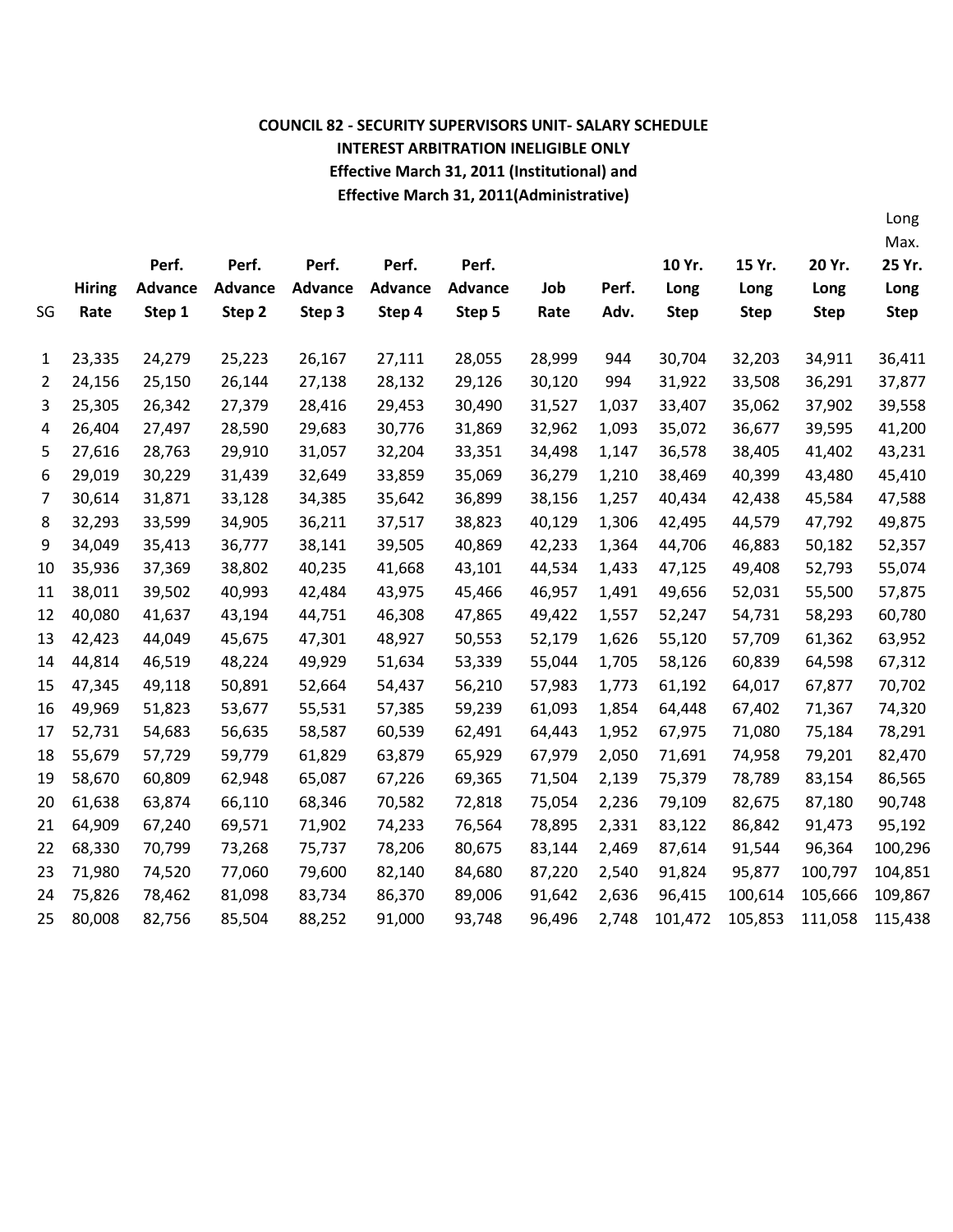# **SECURITY SUPERVISORS UNIT- SALARY SCHEDULE ARBITRATION INELIGIBLE ONLY Effective April 3, 2014 (Institutional) and Effective March 27, 2014 (Administrative)**

Long

|    |               |         |         |         |         |         |        |       |         |         |         | Max.    |
|----|---------------|---------|---------|---------|---------|---------|--------|-------|---------|---------|---------|---------|
|    |               | Perf.   | Perf.   | Perf.   | Perf.   | Perf.   |        |       | 10 Yr.  | 15 Yr.  | 20 Yr.  | 25 Yr.  |
|    | <b>Hiring</b> | Advance | Advance | Advance | Advance | Advance | Job    | Perf. | Long    | Long    | Long    | Long    |
| SG | Rate          | Step 1  | Step 2  | Step 3  | Step 4  | Step 5  | Rate   | Adv.  | Step    | Step    | Step    | Step    |
|    |               |         |         |         |         |         |        |       |         |         |         |         |
| 1  | 23,802        | 24,765  | 25,728  | 26,691  | 27,654  | 28,617  | 29,580 | 963   | 31,319  | 32,848  | 35,610  | 37,140  |
| 2  | 24,639        | 25,653  | 26,667  | 27,681  | 28,695  | 29,709  | 30,723 | 1,014 | 32,561  | 34,179  | 37,017  | 38,635  |
| 3  | 25,811        | 26,869  | 27,927  | 28,985  | 30,043  | 31,101  | 32,159 | 1,058 | 34,077  | 35,765  | 38,662  | 40,351  |
| 4  | 26,932        | 28,047  | 29,162  | 30,277  | 31,392  | 32,507  | 33,622 | 1,115 | 35,774  | 37,411  | 40,388  | 42,025  |
| 5  | 28,168        | 29,338  | 30,508  | 31,678  | 32,848  | 34,018  | 35,188 | 1,170 | 37,310  | 39,173  | 42,230  | 44,096  |
| 6  | 29,599        | 30,833  | 32,067  | 33,301  | 34,535  | 35,769  | 37,003 | 1,234 | 39,237  | 41,205  | 44,348  | 46,317  |
| 7  | 31,226        | 32,508  | 33,790  | 35,072  | 36,354  | 37,636  | 38,918 | 1,282 | 41,242  | 43,286  | 46,495  | 48,539  |
| 8  | 32,939        | 34,271  | 35,603  | 36,935  | 38,267  | 39,599  | 40,931 | 1,332 | 43,344  | 45,470  | 48,747  | 50,872  |
| 9  | 34,730        | 36,121  | 37,512  | 38,903  | 40,294  | 41,685  | 43,076 | 1,391 | 45,598  | 47,819  | 51,184  | 53,402  |
| 10 | 36,655        | 38,117  | 39,579  | 41,041  | 42,503  | 43,965  | 45,427 | 1,462 | 48,070  | 50,398  | 53,851  | 56,178  |
| 11 | 38,771        | 40,292  | 41,813  | 43,334  | 44,855  | 46,376  | 47,897 | 1,521 | 50,650  | 53,072  | 56,611  | 59,033  |
| 12 | 40,882        | 42,470  | 44,058  | 45,646  | 47,234  | 48,822  | 50,410 | 1,588 | 53,292  | 55,825  | 59,458  | 61,995  |
| 13 | 43,271        | 44,930  | 46,589  | 48,248  | 49,907  | 51,566  | 53,225 | 1,659 | 56,225  | 58,866  | 62,592  | 65,233  |
| 14 | 45,710        | 47,449  | 49,188  | 50,927  | 52,666  | 54,405  | 56,144 | 1,739 | 59,288  | 62,055  | 65,889  | 68,657  |
| 15 | 48,292        | 50,101  | 51,910  | 53,719  | 55,528  | 57,337  | 59,146 | 1,809 | 62,419  | 65,301  | 69,238  | 72,119  |
| 16 | 50,968        | 52,859  | 54,750  | 56,641  | 58,532  | 60,423  | 62,314 | 1,891 | 65,736  | 68,749  | 72,793  | 75,806  |
| 17 | 53,786        | 55,777  | 57,768  | 59,759  | 61,750  | 63,741  | 65,732 | 1,991 | 69,335  | 72,502  | 76,688  | 79,857  |
| 18 | 56,793        | 58,884  | 60,975  | 63,066  | 65,157  | 67,248  | 69,339 | 2,091 | 73,125  | 76,458  | 80,785  | 84,120  |
| 19 | 59,843        | 62,025  | 64,207  | 66,389  | 68,571  | 70,753  | 72,935 | 2,182 | 76,888  | 80,366  | 84,818  | 88,297  |
| 20 | 62,871        | 65,152  | 67,433  | 69,714  | 71,995  | 74,276  | 76,557 | 2,281 | 80,693  | 84,330  | 88,926  | 92,565  |
| 21 | 66,207        | 68,585  | 70,963  | 73,341  | 75,719  | 78,097  | 80,475 | 2,378 | 84,787  | 88,581  | 93,305  | 97,098  |
| 22 | 69,697        | 72,215  | 74,733  | 77,251  | 79,769  | 82,287  | 84,805 | 2,518 | 89,364  | 93,373  | 98,289  | 102,300 |
| 23 | 73,420        | 76,011  | 78,602  | 81,193  | 83,784  | 86,375  | 88,966 | 2,591 | 93,662  | 97,796  | 102,815 | 106,950 |
| 24 | 77,343        | 80,032  | 82,721  | 85,410  | 88,099  | 90,788  | 93,477 | 2,689 | 98,345  | 102,628 | 107,781 | 112,067 |
| 25 | 81,608        | 84,411  | 87,214  | 90,017  | 92,820  | 95,623  | 98,426 | 2,803 | 103,502 | 107,970 | 113,279 | 117,747 |
|    |               |         |         |         |         |         |        |       |         |         |         |         |